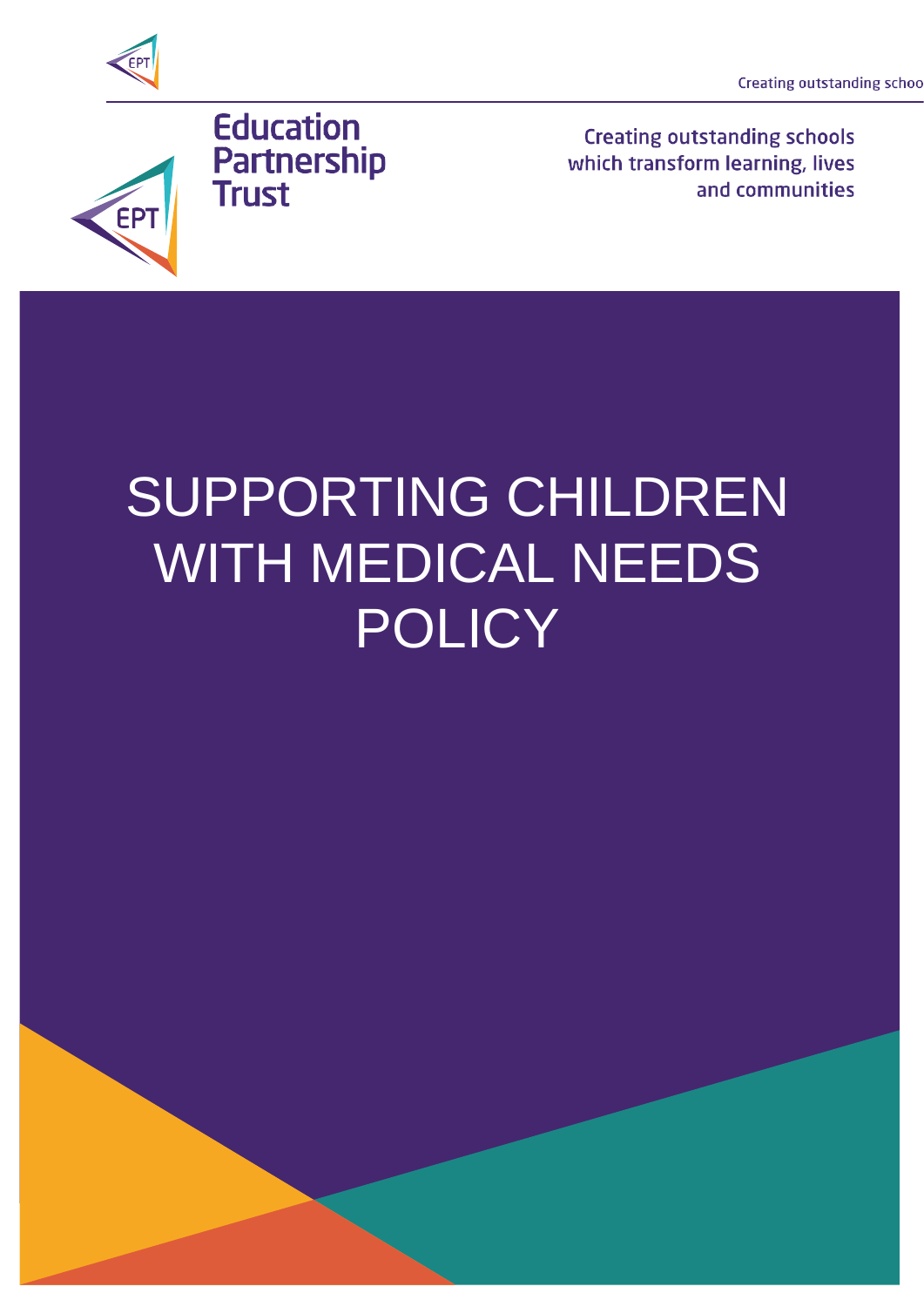

# **Document Control**

| This document has been         | All Trust Establishments           |
|--------------------------------|------------------------------------|
| approved for operation within: |                                    |
| <b>Date effective from</b>     | June 2021                          |
| Date of next review            | June 2022                          |
| <b>Review period</b>           | Annually                           |
| <b>Status</b>                  | <b>Statutory - Trust</b>           |
| <b>Owner</b>                   | <b>Education Partnership Trust</b> |
| <b>Version</b>                 |                                    |

 $\overline{\phantom{a}}$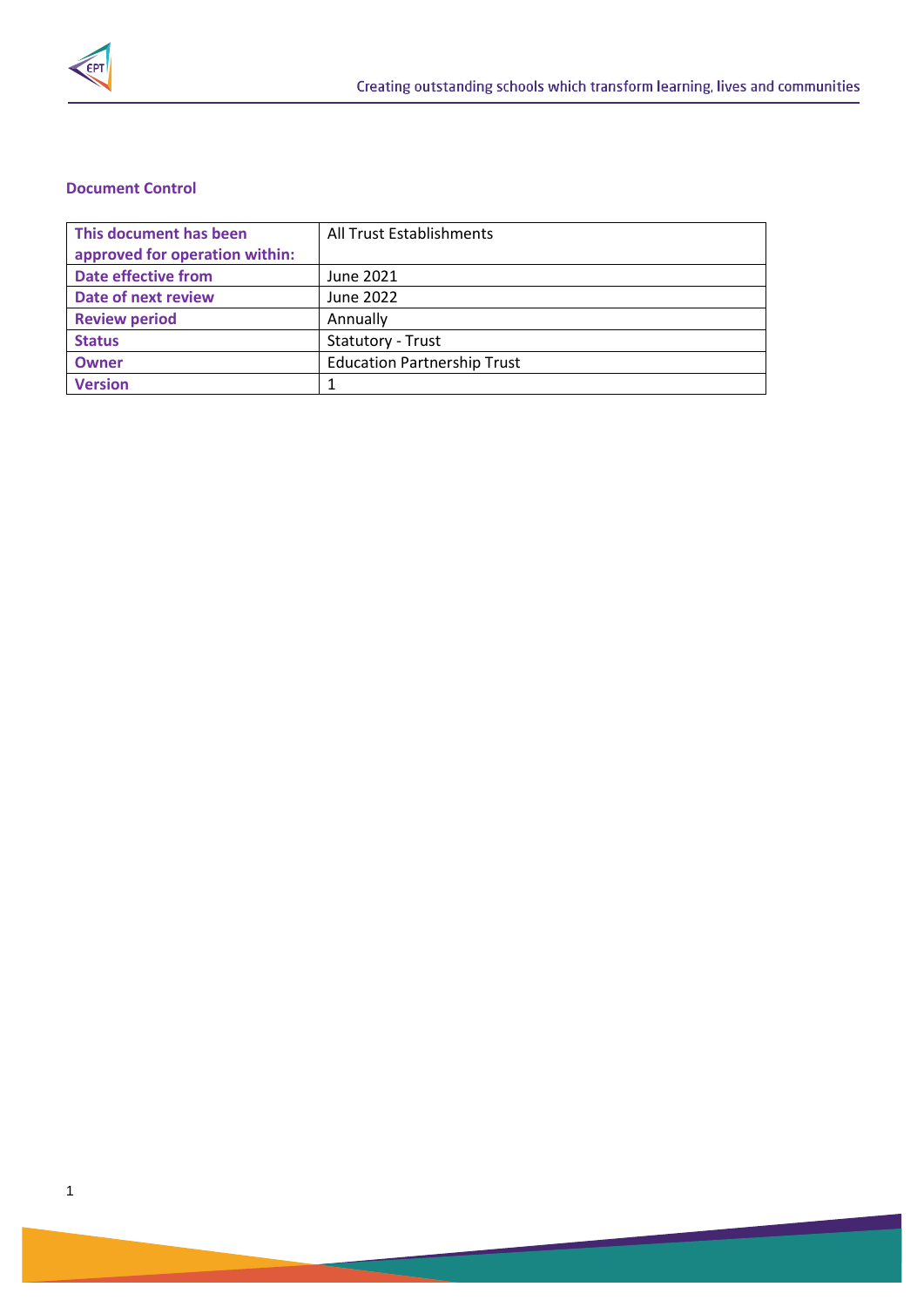

## **Contents**

| 1.0  |  |
|------|--|
| 2.0  |  |
| 3.0  |  |
| 4.0  |  |
| 5.0  |  |
| 6.0  |  |
| 7.0  |  |
| 8.0  |  |
| 9.0  |  |
| 10.0 |  |
| 11.0 |  |
| 12.0 |  |
| 13.0 |  |
| 14.0 |  |
| 15.0 |  |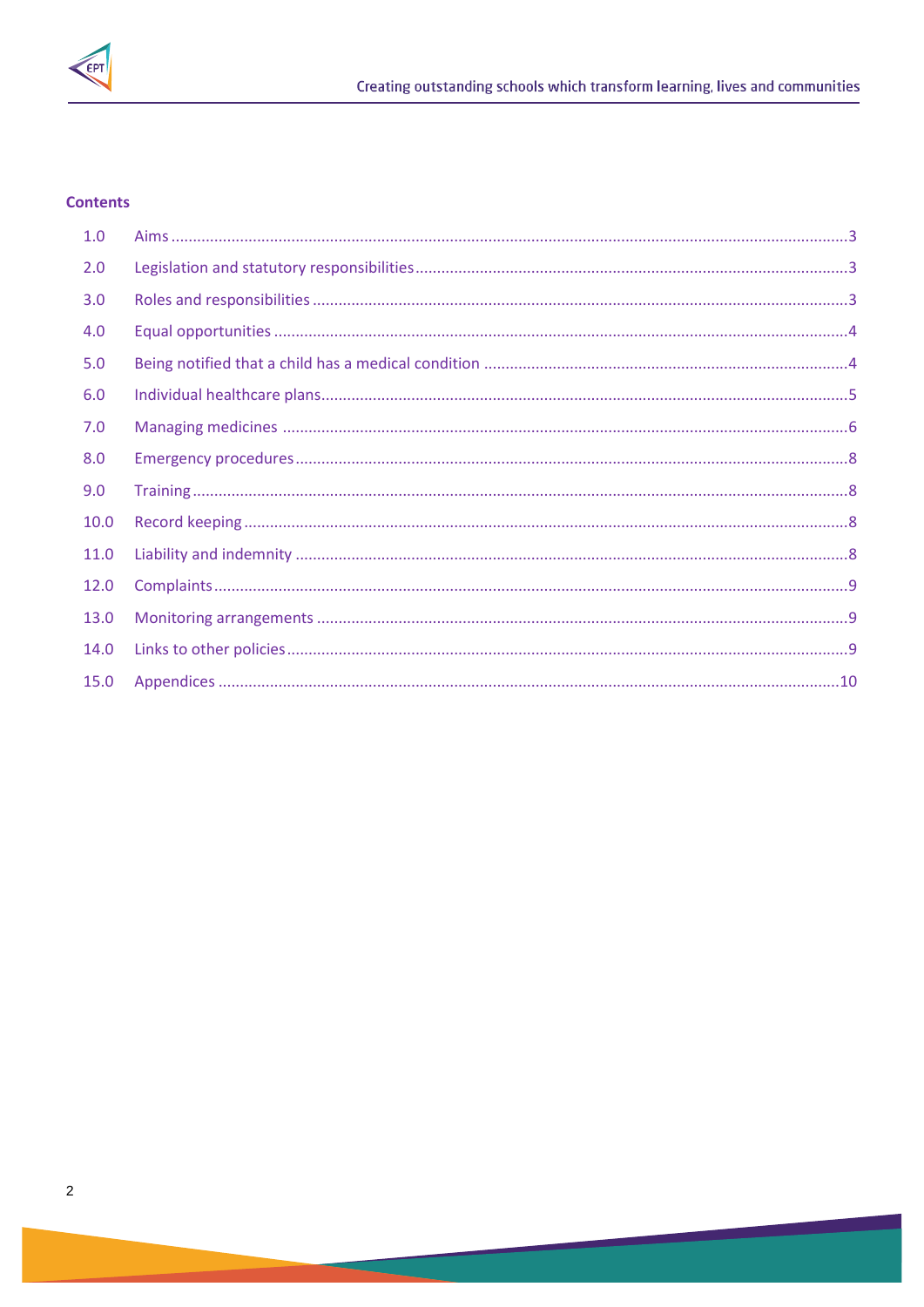

## <span id="page-3-0"></span>**1.0 Aims**

This policy aims to ensure that:

- Pupils, staff and parents understand how our school will support pupils with medical conditions
- Pupils with medical conditions are properly supported to allow them to access the same education as other pupils, including school trips and sporting activities
- Sufficient staff are suitably trained (see Appendix 1)
- Staff are aware of pupil's condition, where appropriate
- There are cover arrangements to ensure someone is always available to support pupils with medical conditions
- Supply teachers have the appropriate information about the policy and relevant pupils
- Individual healthcare plans (IHPs) are developed and monitored

## <span id="page-3-1"></span>**2.0 Legislation and statutory responsibilities**

This policy meets the requirements under Section 100 of the [Children and Families Act 2014,](http://www.legislation.gov.uk/ukpga/2014/6/part/5/crossheading/pupils-with-medical-conditions) which places a duty on governing boards to make arrangements for supporting pupils at their school with medical conditions.

It is also based on the Department for Education's statutory guidance: [Supporting pupils at school with medical](https://www.gov.uk/government/uploads/system/uploads/attachment_data/file/484418/supporting-pupils-at-school-with-medical-conditions.pdf)  [conditions.](https://www.gov.uk/government/uploads/system/uploads/attachment_data/file/484418/supporting-pupils-at-school-with-medical-conditions.pdf)

This policy also complies with our funding agreement and articles of association.

## <span id="page-3-2"></span>**3.0 Roles and responsibilities**

The named person with responsibility for implementing this policy is (insert) working in conjunction with (insert) (AHT), (insert) (SENCO) and the pastoral support team.

#### **3.1 The Governing Board**

The governing board has ultimate responsibility to make arrangements to support pupils with medical conditions.

#### **3.2 The Headteacher**

The Headteacher will:

- Ensure that sufficient staff have received suitable training and are competent before they are responsible for supporting children with medical conditions (see Appendix 1).
- Make sure all staff are aware of this policy and understand their role in its implementation
- Ensure that there is a sufficient number of trained staff available to implement this policy and deliver against all individual healthcare plans (IHPs), including in contingency and emergency situations
- Take overall responsibility for the development of IHPs
- Make sure that school staff are appropriately insured and aware that they are insured to support pupils in this way
- Contact the school nursing service in the case of any pupil who has a medical condition that may require support at school, but who has not yet been brought to the attention of the school nurse
- Ensure that systems are in place for obtaining information about a child's medical needs and that this information is kept up to date

#### **3.3 Staff**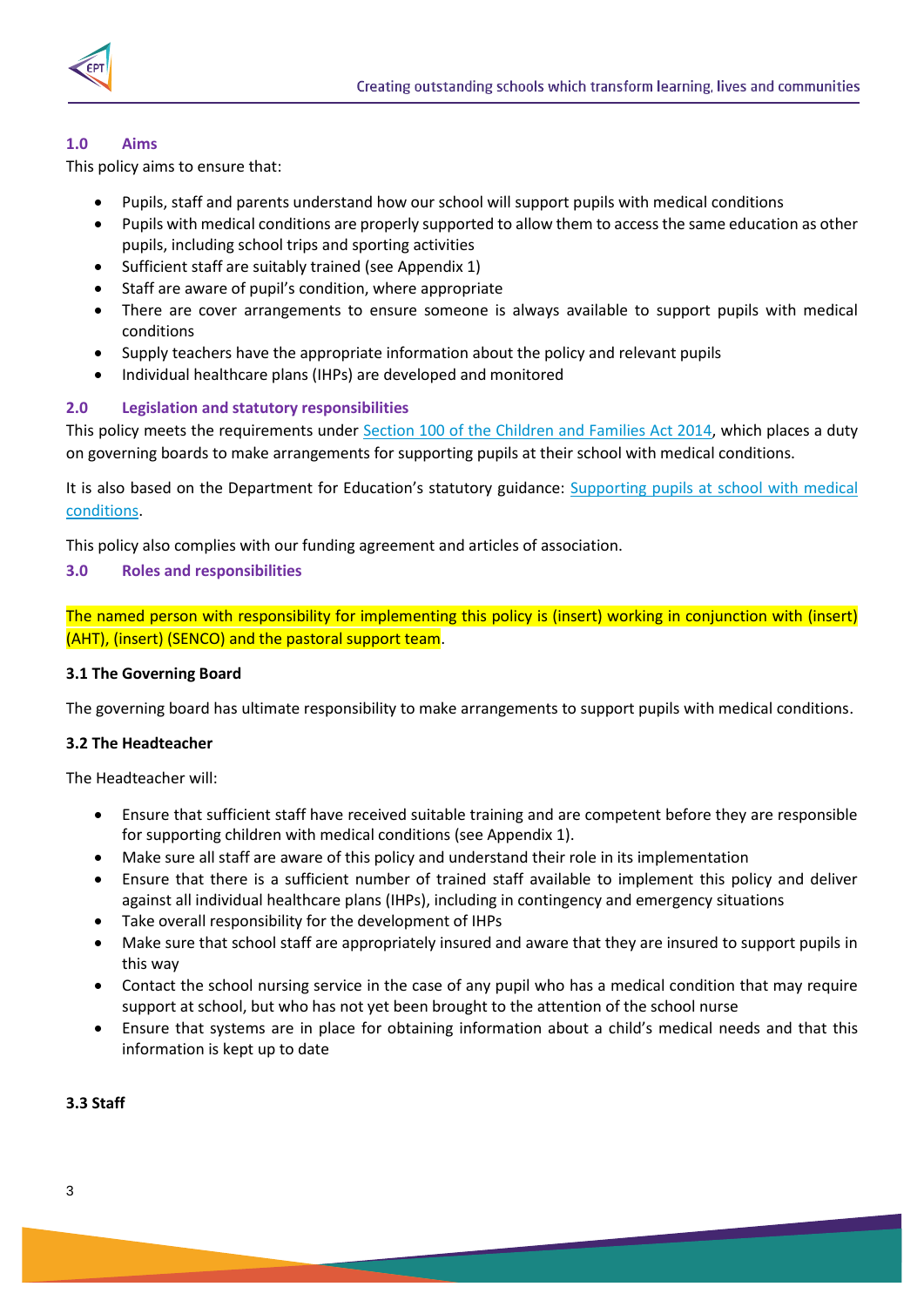

Supporting pupils with medical conditions during school hours is not the sole responsibility of one person. Any member of staff may be asked to provide support to pupils with medical conditions, although they will not be required to do so. This includes the administration of medicines.

Those staff who take on the responsibility to support pupils with medical conditions will receive sufficient and suitable training and will achieve the necessary level of competency before doing so (see Appendix 1).

Teachers will take into account the needs of pupils with medical conditions that they teach. All staff will know what to do and respond accordingly when they become aware that a pupil with a medical condition needs help.

## **3.4 Parents**

Parents will:

- Provide the school with sufficient and up-to-date information about their child's medical needs
- Be involved in the development and review of their child's IHP and may be involved in its drafting
- Carry out any action they have agreed to as part of the implementation of the IHP e.g., provide medicines and equipment, and ensure they or another nominated adult are contactable at all times

#### **3.5 Pupils**

Pupils with medical conditions will often be best placed to provide information about how their condition affects them. Pupils should be fully involved in discussions about their medical support needs and contribute as much as possible to the development of their IHPs. They are also expected to comply with their IHPs.

#### **3.6 School nurses and other healthcare professionals**

Our school nursing service will notify the school when a pupil has been identified as having a medical condition that will require support in school. This will be before the pupil starts school, wherever possible. They may also support staff to implement a child's IHP.

Healthcare professionals, such as GPs and paediatricians, will liaise with the school's nurses and notify them of any pupils identified as having a medical condition.

#### <span id="page-4-0"></span>**4.0 Equal opportunities**

Our school is clear about the need to actively support pupils with medical conditions to participate in school trips and visits, or in sporting activities, and not prevent them from doing so.

The school will consider what reasonable adjustments need to be made to enable these pupils to participate fully and safely on school trips, visits and sporting activities.

Risk assessments will be carried out so that planning arrangements take account of any steps needed to ensure that pupils with medical conditions are included. In doing so, pupils, their parents and any relevant healthcare professionals will be consulted.

#### <span id="page-4-1"></span>**5.0 Being notified that a child has a medical condition**

When the school is notified that a pupil has a medical condition, the process outlined below will be followed to decide whether the pupil requires an IHP.

The school will make every effort to ensure that arrangements are put into place within 2 weeks, or by the beginning of the relevant term for pupils who are new to our school.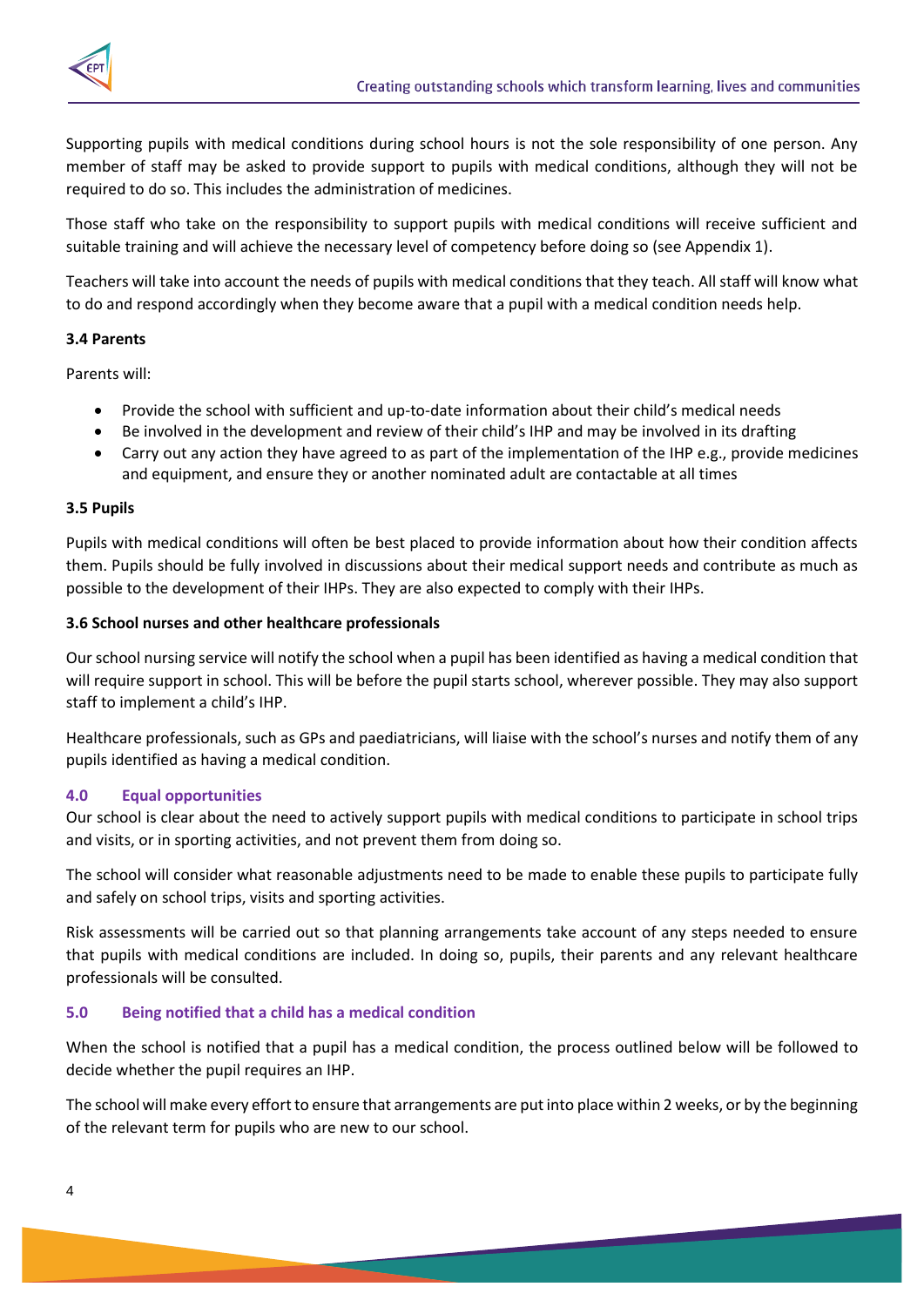



#### <span id="page-5-0"></span>**6.0 Individual healthcare plans**

The Headteacher has overall responsibility for the development of IHPs for pupils with medical conditions. This has been delegated to *(insert role, if not the headteacher)*.

Plans will be reviewed at least annually, or earlier if there is evidence that the pupil's needs have changed.

Plans will be developed with the pupil's best interests in mind and will set out:

- What needs to be done
- When
- By whom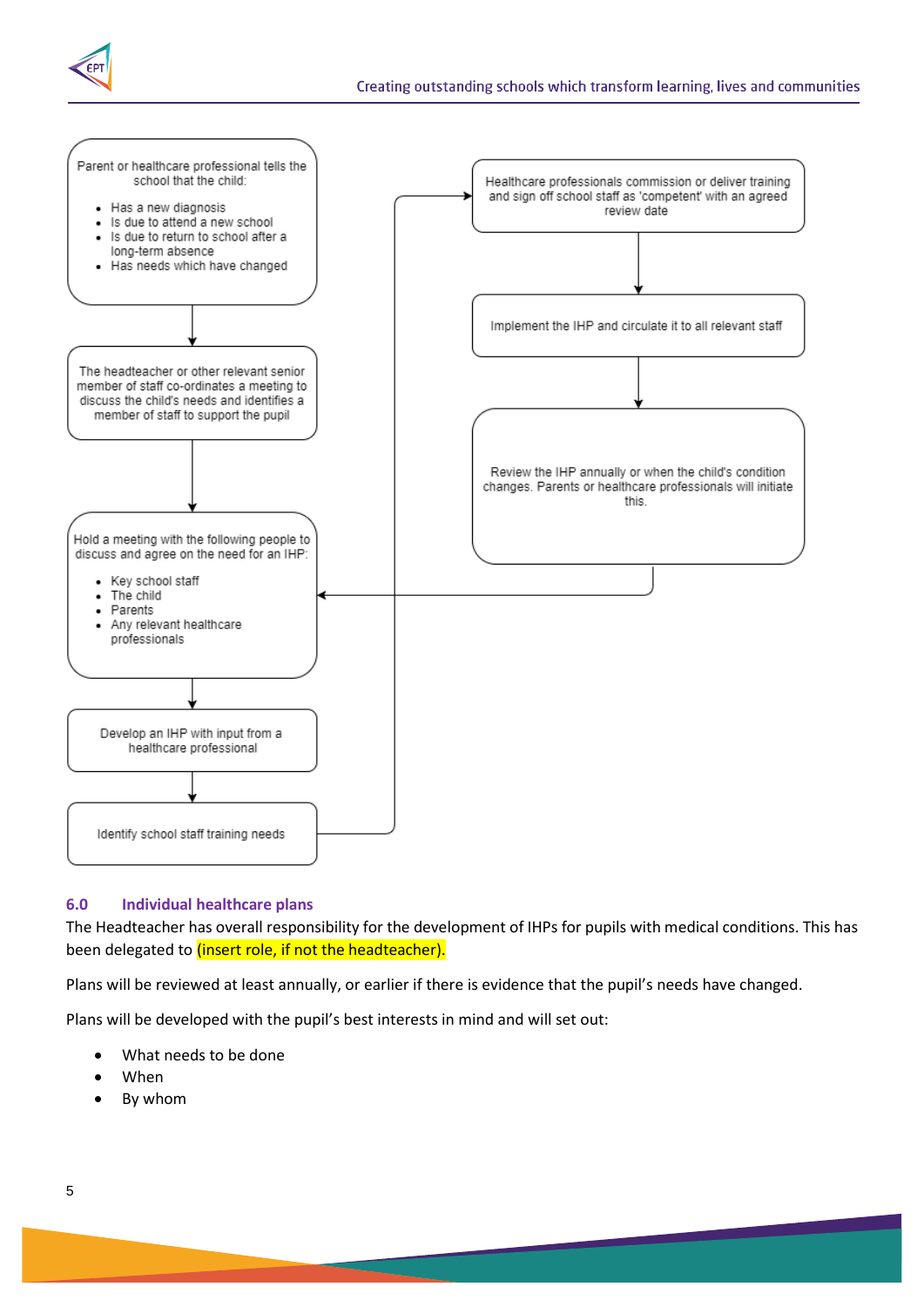

Not all pupils with a medical condition will require an IHP. It will be agreed with a healthcare professional and the parents when an IHP would be inappropriate or disproportionate. This will be based on evidence. If there is not a consensus, the Headteacher will make the final decision.

Plans will be drawn up in partnership with the school, parents and a relevant healthcare professional, such as the school nurse, specialist or paediatrician, who can best advise on the pupil's specific needs. The pupil will be involved wherever appropriate.

IHPs will be linked to, or become part of, any statement of special educational needs (SEN) or education, health and care (EHC) plan. If a pupil has SEN but does not have a statement or EHC plan, the SEN will be mentioned in the IHP.

The level of detail in the plan will depend on the complexity of the child's condition and how much support is needed. The following will be considered when deciding what information to record on IHPs:

- The medical condition, its triggers, signs, symptoms and treatments
- The pupil's resulting needs, including medication (dose, side effects and storage) and other treatments, time, facilities, equipment, testing, access to food and drink where this is used to manage their condition, dietary requirements and environmental issues, e.g. crowded corridors, travel time between lessons
- Specific support for the pupil's educational, social and emotional needs. For example, how absences will be managed, requirements for extra time to complete exams, use of rest periods or additional support in catching up with lessons, counselling sessions
- The level of support needed, including in emergencies. If a pupil is self-managing their medication, this will be clearly stated with appropriate arrangements for monitoring
- Who will provide this support, their training needs, expectations of their role and confirmation of proficiency to provide support for the pupil's medical condition from a healthcare professional, and cover arrangements for when they are unavailable
- Who in the school needs to be aware of the pupil's condition and the support required
- Arrangements for written permission from parents and the headteacher for medication to be administered by a member of staff, or self-administered by the pupil during school hours
- Separate arrangements or procedures required for school trips or other school activities outside of the normal school timetable that will ensure the pupil can participate, e.g. risk assessments
- Where confidentiality issues are raised by the parent/pupil, the designated individuals to be entrusted with information about the pupil's condition
- What to do in an emergency, including who to contact, and contingency arrangements

#### <span id="page-6-0"></span>**7.0 Managing medicines**

Prescription medicines will only be administered at school:

- When it would be detrimental to the pupil's health or school attendance not to do so **and**
- Where we have parents' written consent

# **The only exception to this is where the medicine has been prescribed to the pupil without the knowledge of the parents.**

Pupils under 16 will not be given medicine containing aspirin unless prescribed by a doctor.

Anyone giving a pupil any medication (for example, for pain relief) will first check maximum dosages and when the previous dosage was taken. Parents will always be informed.

The school will only accept prescribed medicines that are:

In-date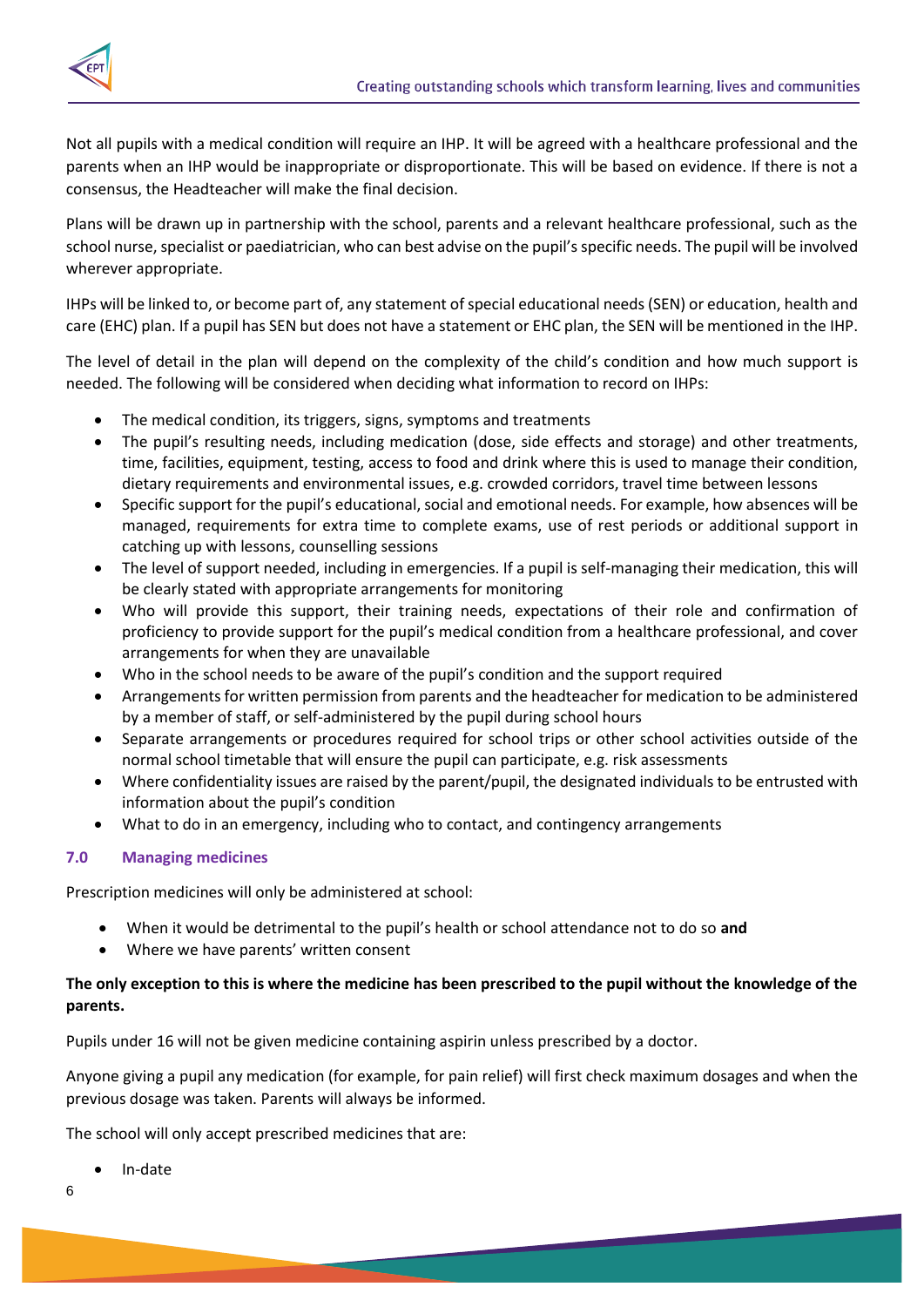

- - Labelled
	- Provided in the original container, as dispensed by the pharmacist, and include instructions for administration, dosage and storage

The school will accept insulin that is inside an insulin pen or pump rather than its original container, but it must be in date.

All medicines will be stored safely. Pupils will be informed about where their medicines are at all times and be able to access them immediately. Medicines and devices such as asthma inhalers, blood glucose testing meters and adrenaline pens will always be readily available to pupils and not locked away.

Medicines will be returned to parents to arrange for safe disposal when no longer required.

# **7.1 Controlled drugs**

[Controlled drugs](http://www.nhs.uk/chq/Pages/1391.aspx?CategoryID=73) are prescription medicines that are controlled under the [Misuse of Drugs Regulations 2001](http://www.legislation.gov.uk/uksi/2001/3998/schedule/1/made) and subsequent amendments, such as morphine or methadone.

A pupil who has been prescribed a controlled drug may have it in their possession if they are competent to do so, but they must not pass it to another pupil to use. All other controlled drugs are kept in a secure cupboard in the school office and only named staff have access.

Controlled drugs will be easily accessible in an emergency and a record of any doses used and the amount held will be kept.

#### **7.2 Pupils managing their own needs**

Pupils who are competent will be encouraged to take responsibility for managing their own medicines and procedures. This will be discussed with parents and it will be reflected in their IHPs.

Pupils will be allowed to carry their own medicines and relevant devices wherever possible. Staff will not force a pupil to take a medicine or carry out a necessary procedure if they refuse, but will follow the procedure agreed in the IHP and inform parents so that an alternative option can be considered, if necessary.

#### **7.3 Unacceptable practice**

School staff should use their discretion and judge each case individually with reference to the pupil's IHP, but it is generally not acceptable to:

- Prevent pupils from easily accessing their inhalers and medication, and administering their medication when and where necessary
- Assume that every pupil with the same condition requires the same treatment
- Ignore the views of the pupil or their parents
- Ignore medical evidence or opinion (although this may be challenged)
- Send children with medical conditions home frequently for reasons associated with their medical condition or prevent them from staying for normal school activities, including lunch, unless this is specified in their IHPs
- If the pupil becomes ill, send them to the school office or medical room unaccompanied or with someone unsuitable
- Penalise pupils for their attendance record if their absences are related to their medical condition, e.g. hospital appointments
- Prevent pupils from drinking, eating or taking toilet or other breaks whenever they need to in order to manage their medical condition effectively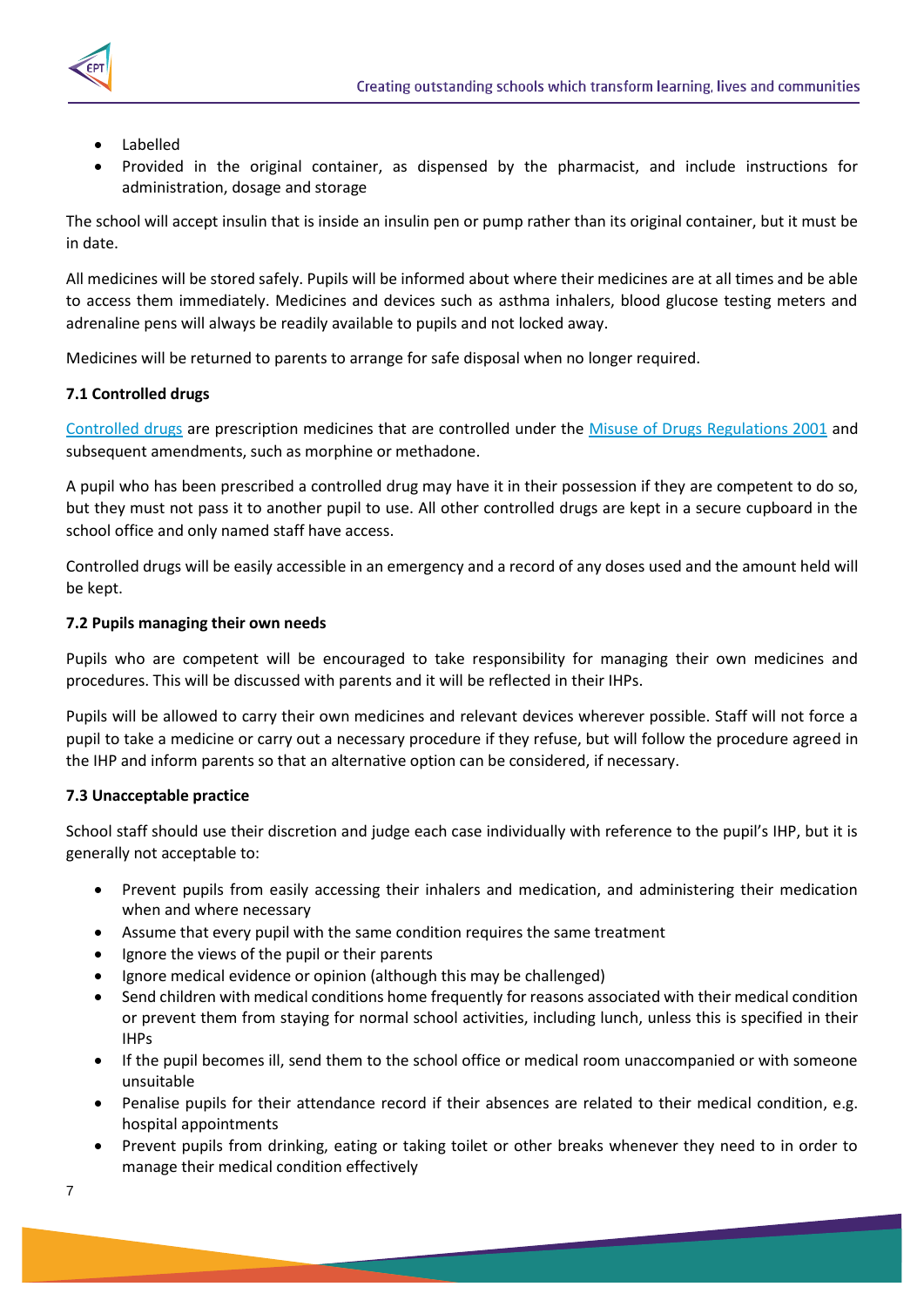



- Require parents, or otherwise make them feel obliged, to attend school to administer medication or provide medical support to their pupil, including with toileting issues. No parent should have to give up working because the school is failing to support their child's medical needs
- Prevent pupils from participating, or create unnecessary barriers to pupils participating in any aspect of school life, including school trips, e.g. by requiring parents to accompany their child
- Administer, or ask pupils to administer, medicine in school toilets

# <span id="page-8-0"></span>**8.0 Emergency procedures**

Staff will follow the school's normal emergency procedures (for example, calling 999). All pupils' IHPs will clearly set out what constitutes an emergency and will explain what to do.

If a pupil needs to be taken to hospital, staff will stay with the pupil until the parent arrives, or accompany the pupil to hospital by ambulance.

# <span id="page-8-1"></span>**9.0 Training**

Staff who are responsible for supporting pupils with medical needs will receive suitable and sufficient training to do so (Appendix 1).

The training will be identified during the development or review of IHPs. Staff who provide support to pupils with medical conditions will be included in meetings where this is discussed.

The relevant healthcare professionals will lead on identifying the type and level of training required and will agree this with the Assistant Headteacher. Training will be kept up to date.

Training will:

- Be sufficient to ensure that staff are competent and have confidence in their ability to support the pupils
- Fulfil the requirements in the IHPs
- Help staff to have an understanding of the specific medical conditions they are being asked to deal with, their implications and preventative measures

Healthcare professionals will provide confirmation of the proficiency of staff in a medical procedure, or in providing medication.

All staff will receive training so that they are aware of this policy and understand their role in implementing it, for example, with preventative and emergency measures so they can recognise and act quickly when a problem occurs. This will be provided for new staff during their induction.

# <span id="page-8-2"></span>**10.0 Record keeping**

The Headteacher will ensure that written records are kept of all medicine administered to pupils. Parents will be informed if their pupil has been unwell at school.

IHPs are kept in a readily accessible place which all staff are aware of.

#### <span id="page-8-3"></span>**11.0 Liability and indemnity**

The governing board will ensure that the appropriate level of insurance is in place and appropriately reflects the school's level of risk.

The details of the school's insurance policy are:

Section 2 – Cover (E2)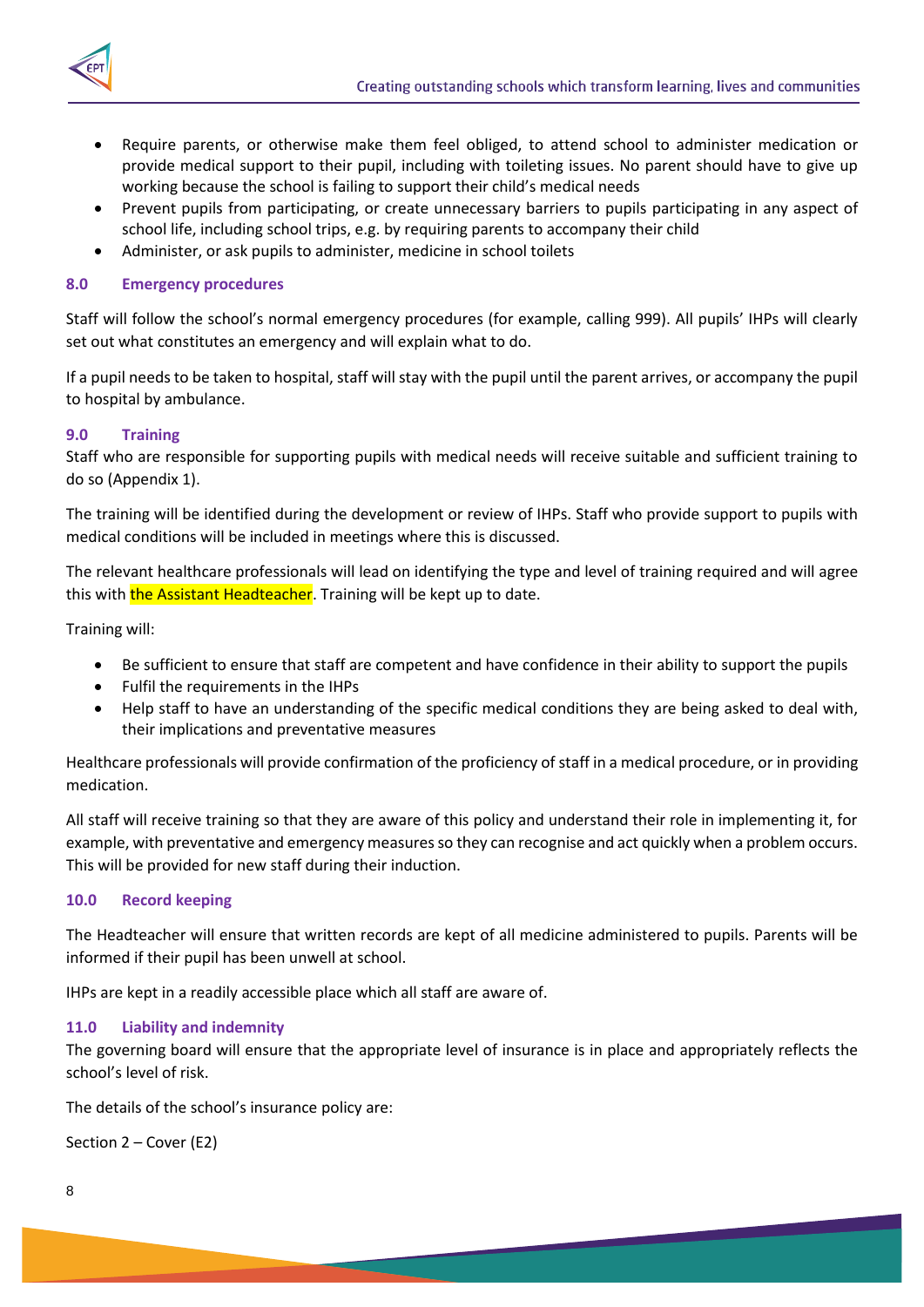

The insurer will indemnify the insured in respect of all sums which the insured may become legally liable to pay as damages in respect of the provision of first aid treatment by an Employee to any person.

## <span id="page-9-0"></span>**12.0 Complaints**

Parents with a complaint about their child's medical condition should discuss these directly with the Assistant Headteacher in the first instance. If the Assistant Headteacher cannot resolve the matter, they will direct parents to the school's complaints procedure.

#### <span id="page-9-1"></span>**13.0 Monitoring arrangements**

This policy will be reviewed and approved by the governing board every year.

#### <span id="page-9-2"></span>**14.0 Links to other policies**

This policy links to the following policies:

- Accessibility plan
- Complaints
- Equality information and objectives
- First aid
- Health and safety
- Safeguarding
- Special educational needs information report and policy
- Managing medicines policy